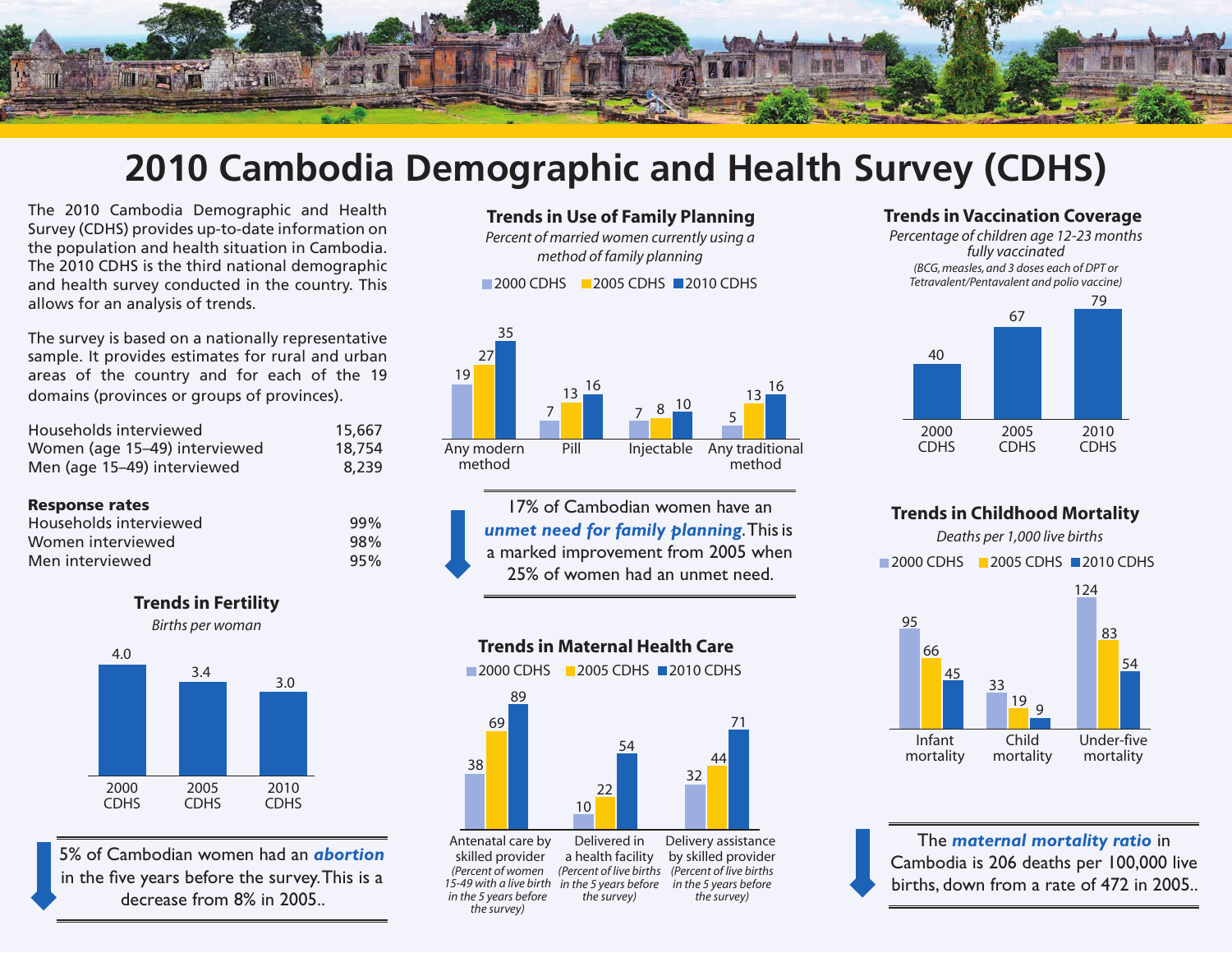

**Trends in Children's Nutritional Status and Anemia**





results during ANC

#### **Trends in Education and Literacy**



For additional information on the results of the 2010 Cambodia Demographic and Health Survey, please contact:

#### **In Cambodia:**

National Institute of Statistics 386 Monivong Boulevard Sangkat Beong Keng Kang 1, Chamkar Mon, Phnom Penh, Cambodia Telephone: (855) 23-213650 E-mail: ssythan@hotmail.com Internet: www.nis.gov.kh

Directorate General for Health, Ministry of Health 151-153 Kampuchea Krom Boulevard, Phnom Penh, Cambodia Telephone: (855) 23-722873 E-mail: webmaster@moh.gov.kh Internet: www.moh.gov.kh

#### **In USA:**

MEASURE DHS, ICF Macro 11785 Beltsville Drive Calverton, MD 20705 USA Telephone: 301-572-0200 Fax: 301-572-0999 Website: www.measuredhs.com

The 2010 CDHS survey was conducted by the Directorate General for Health (DGH) of the Ministry of Health, and the National Institute of Statistics of the Ministry of Planning. Funding for the survey came from USAID, UNFPA, UNICEF, JICA, and the Health Sector Support Program–Second Phase (HSSP-2). Technical assistance was provided by ICF Macro through the USAID-funded MEASURE DHS project.



## **2010 Cambodia Demographic and Health Survey**

### **Fact Sheet**



# **Cambodia**